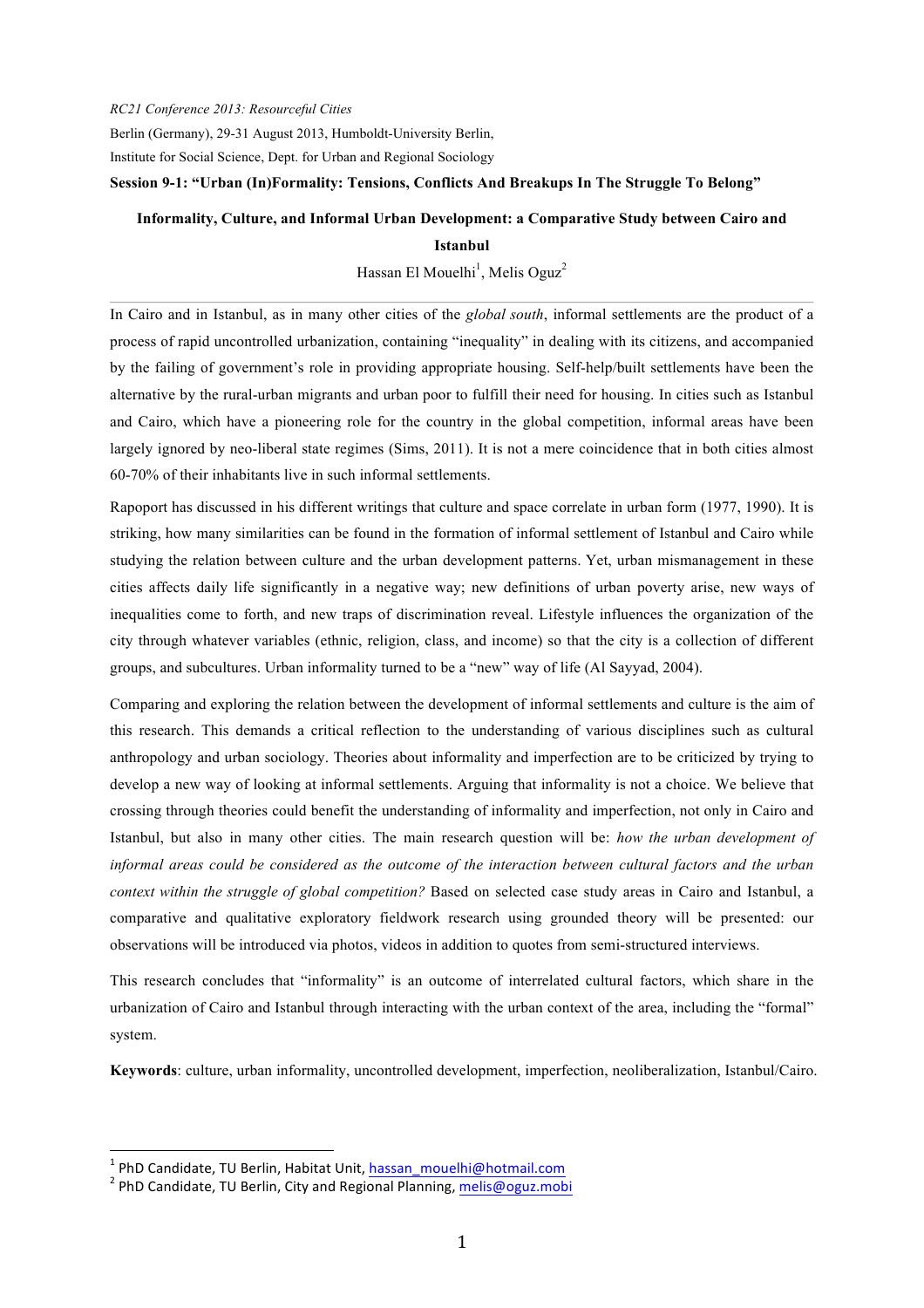# **Informality, Culture, and Informal Urban Development: a Comparative Study between Cairo and Istanbul**

Hassan El Mouelhi, Melis Oguz

#### **Final Draft**

### **Introduction**

According to facts and statistics, informality represented in the informal settlements is dominating the urban realm of Cairo and Istanbul. The *Formal* system consists mainly of the political regime, government, and official institutions, with the laws and regulations controlling this system in planned urban areas practiced and followed by the citizens (those who do not belong to informal system). It is argued that the informality could be considered as a part of the formal, as it deals with it, interacts to it. The existence of each of the systems is indispensable from the other. People or residents are the main actors in both systems and their culture is the main source of the directing values of their actions. The main research question is: how the urban development of informal areas could be considered as the outcome of the interaction between cultural factors and the urban formal context within the struggle of global competition?

Discussion of theory including culture and informality takes place as an introduction to the paper's argument. Based on selected case study areas as examples from Cairo and Istanbul, a comparative and qualitative research based on exploratory fieldwork, and the secondary resources from available literature will be discussed. Our observations will be introduced via photos, in addition to some quotes from the interviews.

#### **Culture, Informality and Informal settlements: International discourse**

Sir Edward B. Taylor wrote in 1871 that the classical definition of culture is as an anthropological term that can serve as a convenient starting point: "*Culture or civilization, taken in its wide ethnographic sense, is that complex whole which includes knowledge, belief, art, morals, law, custom, and any other capabilities and habits acquired by man as a member of society*." (Taylor, 1920 (1870): 1). This definition simply suggests that culture is all that relates to being human. *Geertz* (1973:14) tried to be more precise, as he regards culture as: "*a set of control mechanisms for the governing of behavior*." So *Geertz* added another dimension to culture, describing it as the *control mechanisms* and showing that it is composed of several components. He indicates the reason of its existence, which is for "governing" and for asserting the power to control behavior. Wederspahn (2006) had another definition that is not very different from Geertz: *"Culture is the shared set of assumptions, values, and beliefs of a*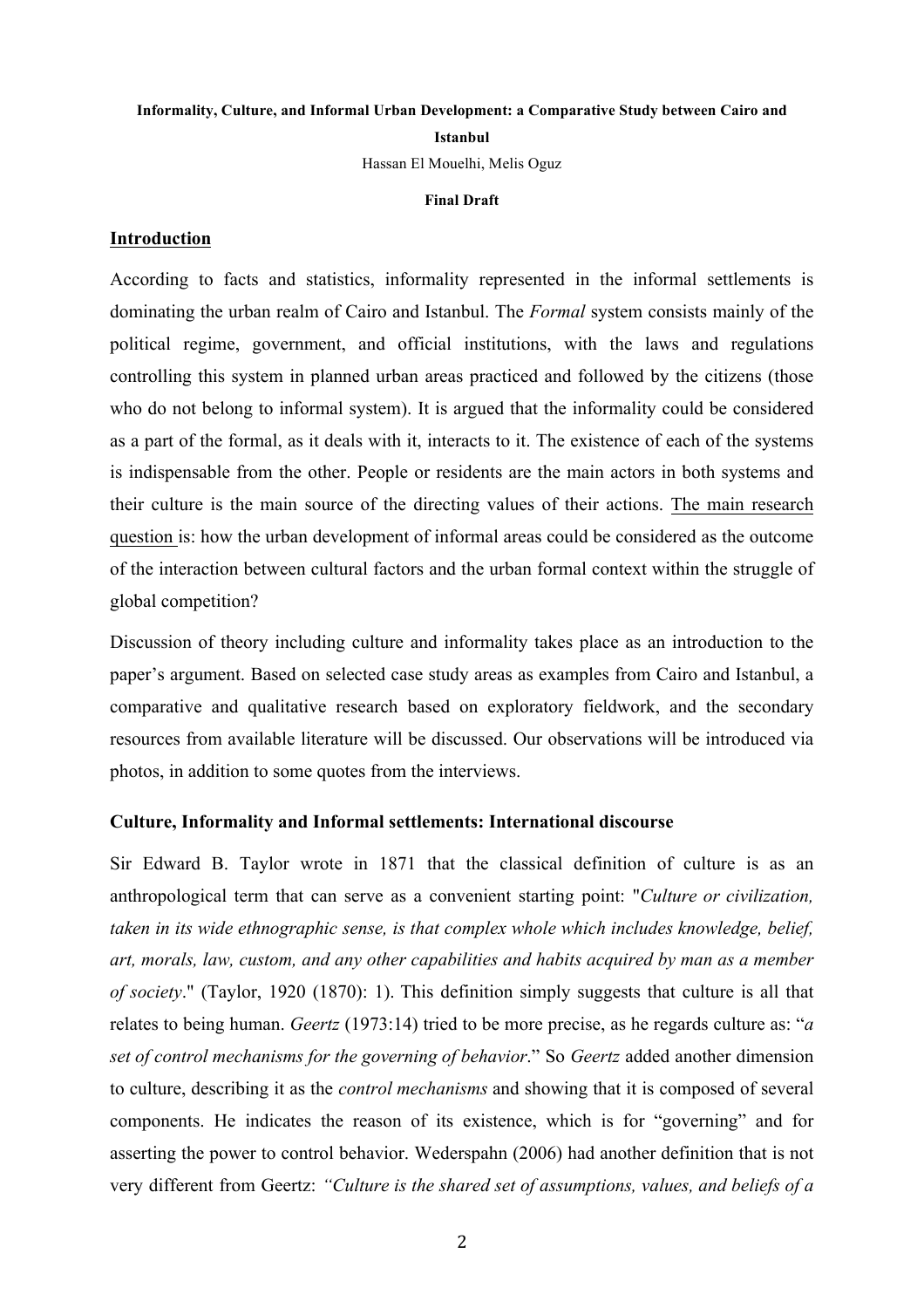*group of people by which they organize their common life* (Widerspahn 2006). Rapoport explains his abstract idea of *"dismantling culture"* (the term *unpacking* is also used in some literature), as a solution for making culture usable (Rapoport, 2005, 2008). He describes how understanding culture could share in resolving the complexity of systems: *"Each expression and component of culture can be examined separately and links established to specific aspects of the environment. Such a process can also lead to a better understanding yields of an understanding of how the whole system works"*. Built environment is usefully conceptualized as the organization of space, time, meaning, and communication (Rapaport, 1986).

Assuming that *informality* is practiced by people, then it could be easily explained by understanding the conditions and the context of its existence*. Informality* as a notion is usually affiliated with studying poverty. It started from an economic perspective in the 1970s. The term *"informal"* is often acknowledged as the downside of "formal", which recognizes and strengthens the western idea of the legal, rational, capitalistic (financial), public, and institutional (Kang, 2009). Although the use of *"informal"* may be controversial since it may imply being inferior to what is considered *"formal"* (particularly for those who belong to this informality), this research uses it as the common term that expresses that situation in the broad international discourse*.* From a western point of view, followed by almost all governments and academics of the global south, in fields of modern urban planning and management, it is considered an inappropriate mode, ignoring that this informality has been common for centuries before capitalism and the modern state came into power.<sup>3</sup>

Informal settlements are the physical representation of informality in the urban form. Informal housing was defined by United Nations for human settlements: *"Housing is described as*  informal when it does not conform to the laws and regulatory frameworks set up in the city in *which it occurs."* (2003:104).

In most of the late-industrializing countries a similar informal settlement establishment can be found*. 'Ashwa'eyat* and *Gecekondu-ish* settlements can be found all in Mexico as *jacale*, in Panama as *rancho*, in Brazil as *macambo*, in Argentina as *favela*, in Tunusia as *gourbeville*, in Algeria as *casbah*, in Fas as *bidonville*, and in India as *bustee.* 

!!!!!!!!!!!!!!!!!!!!!!!!!!!!!!!!!!!!!!!!!!!!!!!!!!!!!!!

<sup>3&</sup>quot; See also Kang, J. (2009) Informal urbanism from inside-out, internalizing Taipei experiences of informality, The 4th International Conference of the International Forum on Urbanism (IFoU) Amsterdam/DelftThe New Urban Question – Urbanism beyond Neo-Liberalism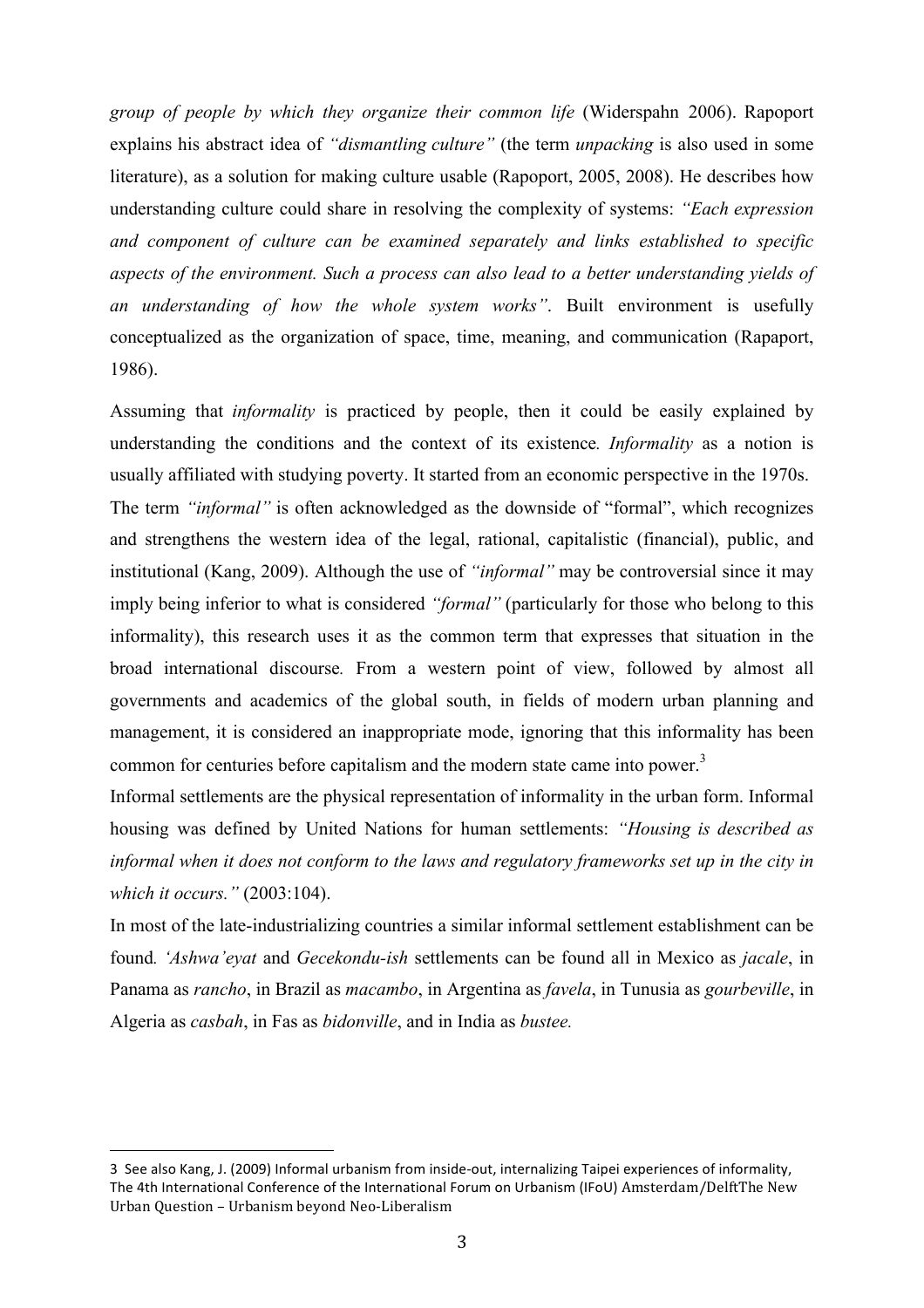# *'Ashwa'eyat and Gecekondu: History, reasons and general description*

Cairo has become an informal city, with some portions of formality. This statement reflects that the majority of Cairo's area is considered informal 60%-70% in different resources. In Turkey, the informal settlement ratio in general is 35%, in Ankara 62,5%, in *Istabul* 60% and Izmir more than %50 (Keleş, 2002: 542). These informal settlement areas constitute between 20-70% of the housing stock of the population (Keleş, 2002: 542).

*In Egypt, 'Ashwa'eyat* means random, haphazard, which reflects that it is unplanned. In general, due to the media, it is always linked to negative meanings of poverty, crime, illiteracy and immorality. UN-HABITAT data reveals that urban informality in Cairo includes a wide range of characteristics and is not limited to a context of poverty - a resident of an informal area in Cairo can be better off than a non-slum dweller in other cities (UN-Habitat, 2008). "The importance of Cairo, the capital of Egypt, is highlighted by the city's several names—al-Qahirah ('the Victorious'), Umm al-Dunia ('Mother of the World'), or simply Masr (the Arabic name for the nation as a whole)". (Kipper, 2008: 13)

*While in Turkey, gecekondu* means, "placed (built) overnight", as *Gece* means "at night" and *kondu* means "placed" (from the verb "konmak" means "to settle" or "to be placed"). This expressed the emergence process of each of those areas. Houses are built quickly overnight away from the surveillance of the government. In the morning, they exist. These squatters are making use of a legal gap which states that if one starts building after sunset and moves into a completed house before dawn the next day without having been noticed by the authorities, then the next day the authorities are not permitted to tear the building down but instead must begin a legal proceeding in court (and thus it is more likely one can stay). Such buildings may be constructed without going through the necessary procedures required for construction, such as acquiring building permits, and can be very densely populated. Neuwirth states that *"half the residents of Istanbul - perhaps six million people - dwell in gecekondu homes" (Neuwirth, 2004: 8)*

Reflecting this on Cairo's case, *Cairo* as a metropolitan region is called "Masr" by most of the Egyptians that shows how it is important for them. It has been hampered by a lack of statistical land-use data with spatial reference. The city, like many cities in the global south experienced rapid growth in the latter years of the 20th century and first decade of the  $21<sup>st</sup>$ century. Although intermittent censuses have recorded the increase in population, the resultant change in the extent and spatial configuration of the urban area is poorly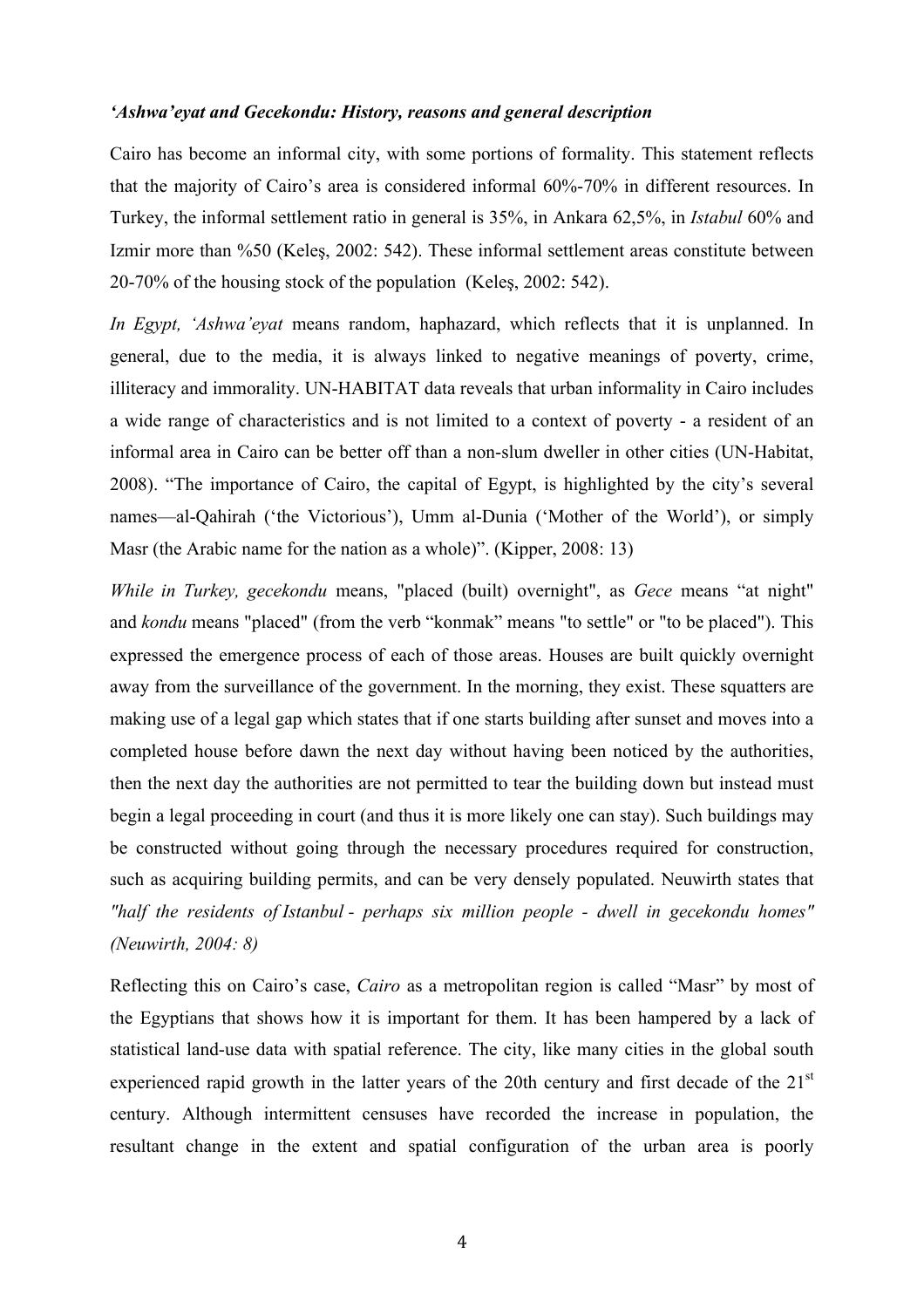understood<sup>4</sup>. As it expands into agricultural areas to the north and west, consuming 500 hectares of prime agricultural soil every year. According to El-Batran, greater Cairo region-GCR has gradually enclosed nearby villages, and it is a very dense city with problems of transportation, inadequate drainage and sewerage, and lack of usable spaces (El Batran et. Al. 1998). According to Soliman:*"Informality is no longer simply the domain of the poor; in fact, it has become a major condition of land ownership and housing for the urban lower-middle and middle classes"* (Soliman 2004:201)

Under the same circumstances, *gecekondu* has been a response to social security/safety and shelter needs of new comers (Acaroğlu, 1974) and has evolved as the shortest and cheapest way to solve the housing shortage problem (Çelik, 1970). Therefore, the establishment of *gecekondu* at first has not been for profit (Özsoy, 1983). *Gecekondu*s have usually been residential constructions built to meet the need for shelter.

It is argued through focusing on daily life in Cairo's/Istanbul's urban *formal* (planned) areas, it can be obviously noticed that *informality* is practiced everywhere on two different levels: first would be the usage of urban spaces, meaning activities of residents in its streets and city open urban spaces, and second would be the development process and its outcome in different areas, whether they are planned formal areas or unplanned (*'ashwa'eyat*/ gecekondu).

Reasons and formation process are discussed in the following part. *Gecekondus* and *'Ashwa'eyat* are quiet similar, in the reasons behind them, their formation, characteristics, and the development along time- with some differences that are going to be pointed out in this study.

Both economies of Egypt and Turkey used to depend on agriculture. In Turkey, as in Egypt, and many other global south cities, urbanization is not only a result of the change in agricultural policies and industrialization, but also is a reflection of a process of social change. Numbers reveal that behind the phenomenon of "urbanization" lies an influx of migration from rural areas to urban centers (Kongar, 1978). *'Ashwa'eyat* and *Gecekondu* are natural products of poverty and unemployment problems in rural areas, which leads to the population influx from rural to urban areas and the social and economic development. Especially, in lateindustrializing countries the undersupply of residential housing stock leaves for rural-urban migrant no other choice than building their own shelters. In these countries, there is not

!!!!!!!!!!!!!!!!!!!!!!!!!!!!!!!!!!!!!!!!!!!!!!!!!!!!!!!

<sup>&</sup>lt;sup>4</sup> Dona J. Stewart, Zhi-Yong Yin, Stevan M. Bullard and Jared T. MacLachlan. Assessing the Spatial Structure of Urban and Population Growth in the Greater Cairo Area, Egypt: A GIS and Imagery Analysis Approach. Urban Studies, Vol. 41, No. 1, 95–116, January 2004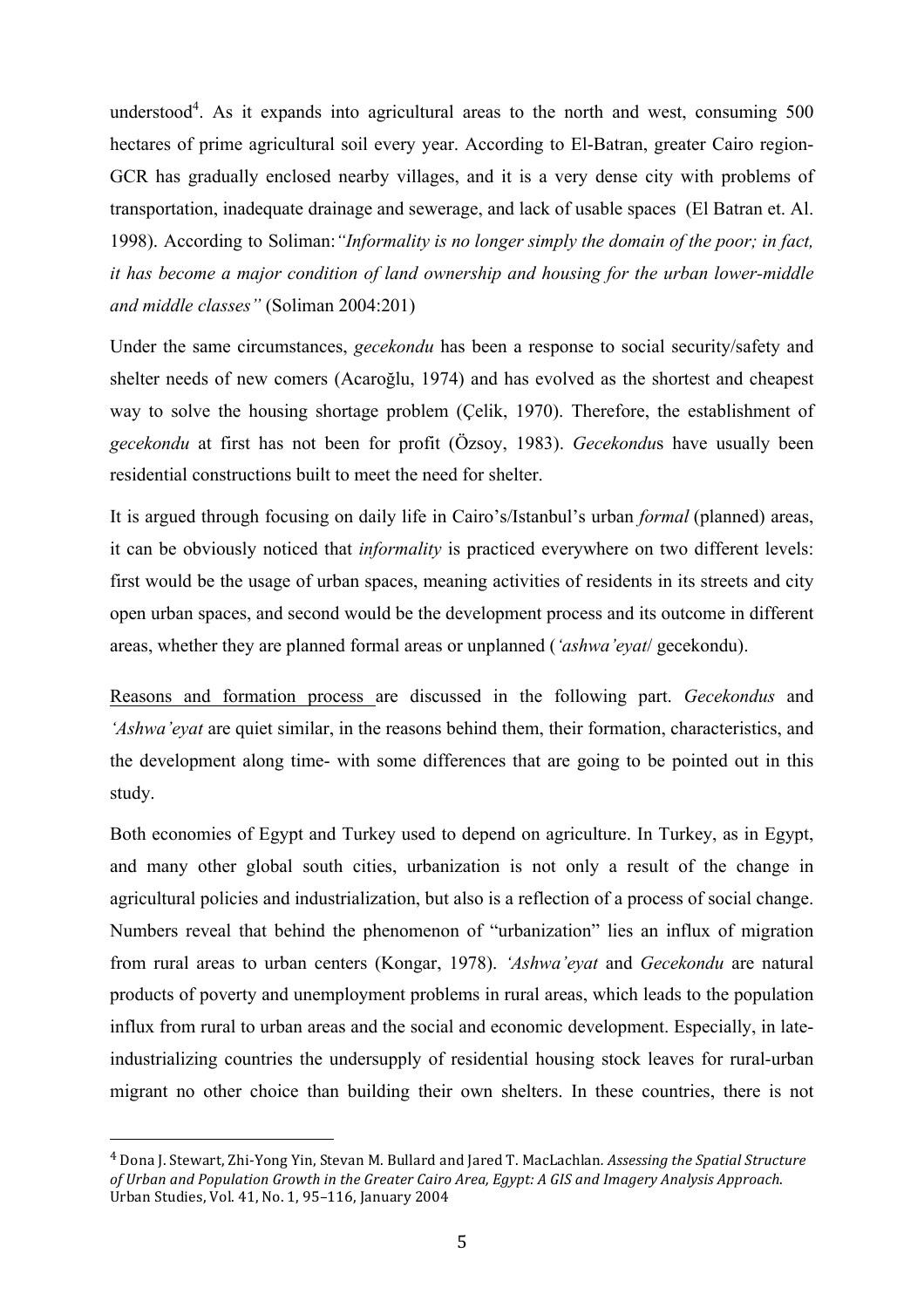enough affordable land in the market for the low-income groups to build legal housing on. The public institutions and the local administrative units do not possess enough land for massive residential projects, and the ones once possessed have been sold out because of shortsighted land policies (Keleş, 2002). Looking at Istanbul's case, different existing typologies carry the same name *gecekondu*. In *Cairo*, there are many different typologies of *'ashwa'eyat,* mainly on agricultural land with legal ownership, and no building permission, and on desert state/public owned land (illegal ownership). The later is considered "officially" more informal, due to the illegal ownership. Security of tenure is also less in case of 'ashwa'eyat built on desert land.

Formation/emergence processes usually start with land acquisition, then building fences/walls. Constructing one floor with bricks with a ceiling made of whatever available materials (e.g., wood, aluminum sheets, plastic…etc.). Then comes the phase of building with concrete and bricks. Later on, due to the accumulation of some cash available through working in the city, extra one or two floors for the second generation.

Dealing with the formal system is explained as a kind of adaptation and a survival strategy. In both cases of Cairo and Istanbul, the *'Ashwa'eyat/Gecikondu* residents have adapted their conditions according to their city context. One of the main factors affecting that process is their linkage to the city and the surrounding urban factors.

The way governments deal with the informal areas in both cities influences the development of those areas. Infrastructure provision by the government usually plays a role of increasing the perception of the residents' security of tenure, which results in real estate investments and increase in land/apartment prices and rents. This leads to gentrification, and lower income residents thus cannot afford to pay the higher rents.

Transportation as another example related to the urban factors in both cities. Mini-buses have been initiated by some local entrepreneurs to link between areas and their working places in the city. It has started without any official support or permission, then it was accepted and approved from the formal system (government). The government's reaction was to accept this informal solution, and deal with it. The same example could be found in Cairo case not only through minibuses, but also *Tuk-tuks*. It started only within *'ashwa'eyat*, then this phenomenon has been prolonged to almost all Cairo districts.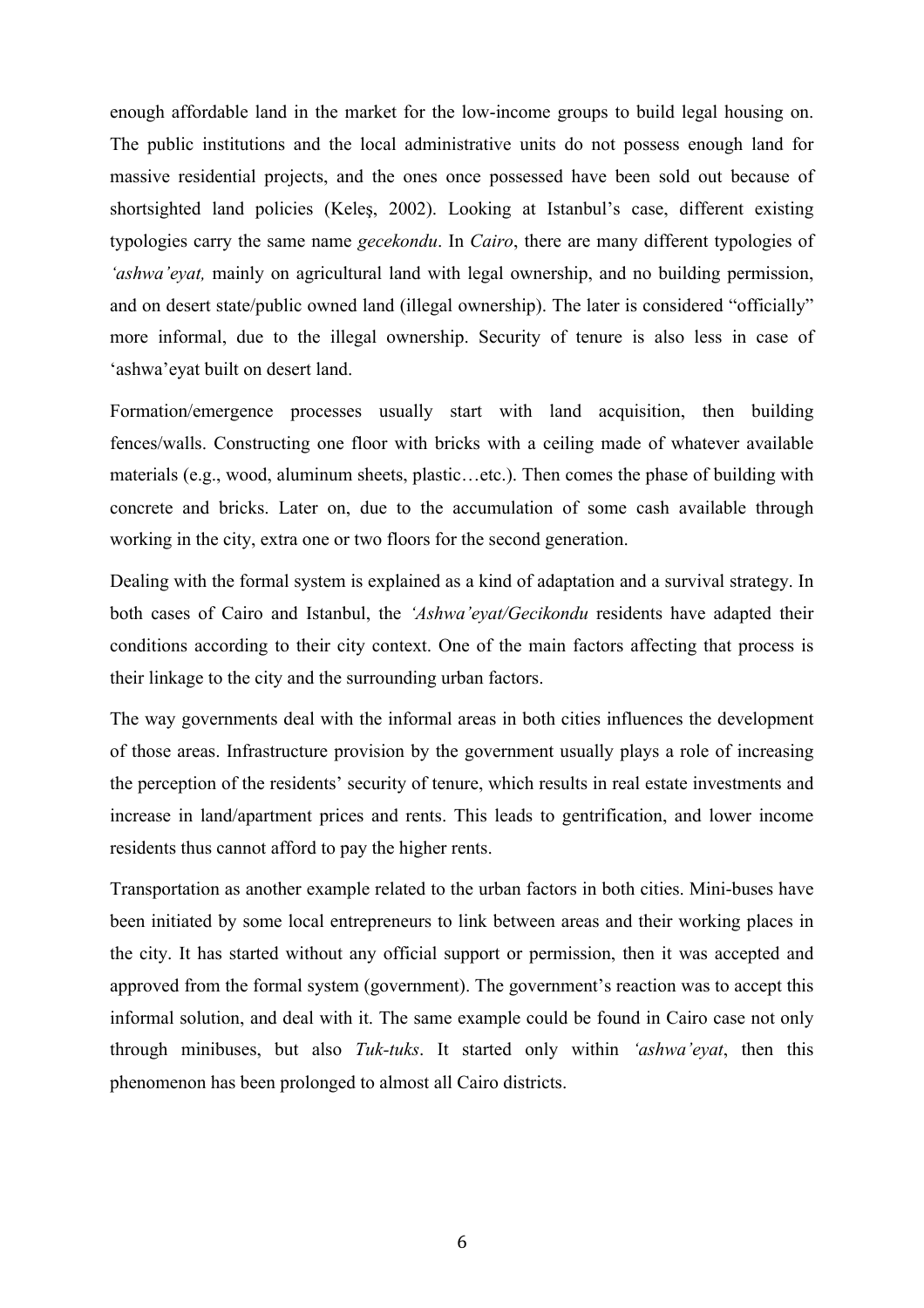# *Political context*

In approaching the socio spatial interplays and trying to understand informal settlements, a very crucial question emerges; how are the meanings in the urban space are redefined and struggled, but for whose interests are urban space and local economies produced and reproduced?

Neoliberalism, privatization and free market policies, were adopted as economical policies by Mubarak's Egyptian state for decades. This has followed the so-called "open door" policy introduced by Sadat in the mid 70s. Meanwhile, the structure of governance over land and housing has benefited only a narrow elite class of high income at the expense of the wider middle/low class population. Urban poor residents and informal areas of the city have been largely ignored by the former neo-liberal state regime (Sims, 2011). Land mismanagement and urban planning issues affect daily life in Cairo, which about 70% of its inhabitants live in informal settlements. Self-help/built settlements have been the only alternative by the people to fulfill the need for housing by the rural-urban migrants, moving to Cairo aiming to improve their income. In Cairo, before the revolution, and under the authoritarian rule of Mubarak for the last 30 years, the NDP (National democratic Party) headed by Mubarak adopted an economical reform policy that is based on privatization, responding to World Bank and IMF recommendations. The government partially got rid of its responsibility towards providing housing for residents, which was the case by the days of Naser (1952-1970).

Neoliberalism in most of its cases is eager to quick profit, and high rate of money turnover. This is rarely reached through housing projects that target the lower income classes. Neoliberal policies adopted by the NDP and its businessmen has dominated the housing policies of ministry of housing and urbanization.

The official vision for Cairo could be summarized in the "Cairo 2050 project", which contains a series of master plans and megaprojects for the capital, changing its urban face in the directions of "Dubai" with skyscrapers. Mubarak's regime has begun its promoting in 2008. Deknatel (2011) described this:

The Egyptian government has started in the early 1990s to look at the phenomenon of 'ashwa'eyat due to its having of some terrorists/ fundamentalists groups. In 2008, the collapse of the rock of *Al-Doweka*, and tens of death cases and injuries took place, again pushed the

*<sup>&</sup>quot;This authoritarian, outsized development "vision" would involve relocating millions to the furthest edges of the desert — areas banally termed "new housing extensions" — to make way for "10 star" hotels, huge parks, "residential touristic compounds," and landing-strip-sized boulevards lined with a monotony of towers. It's unlikely to happen in an Egypt after Mubarak — if it was ever possible at all, given budgets and popular resistance."*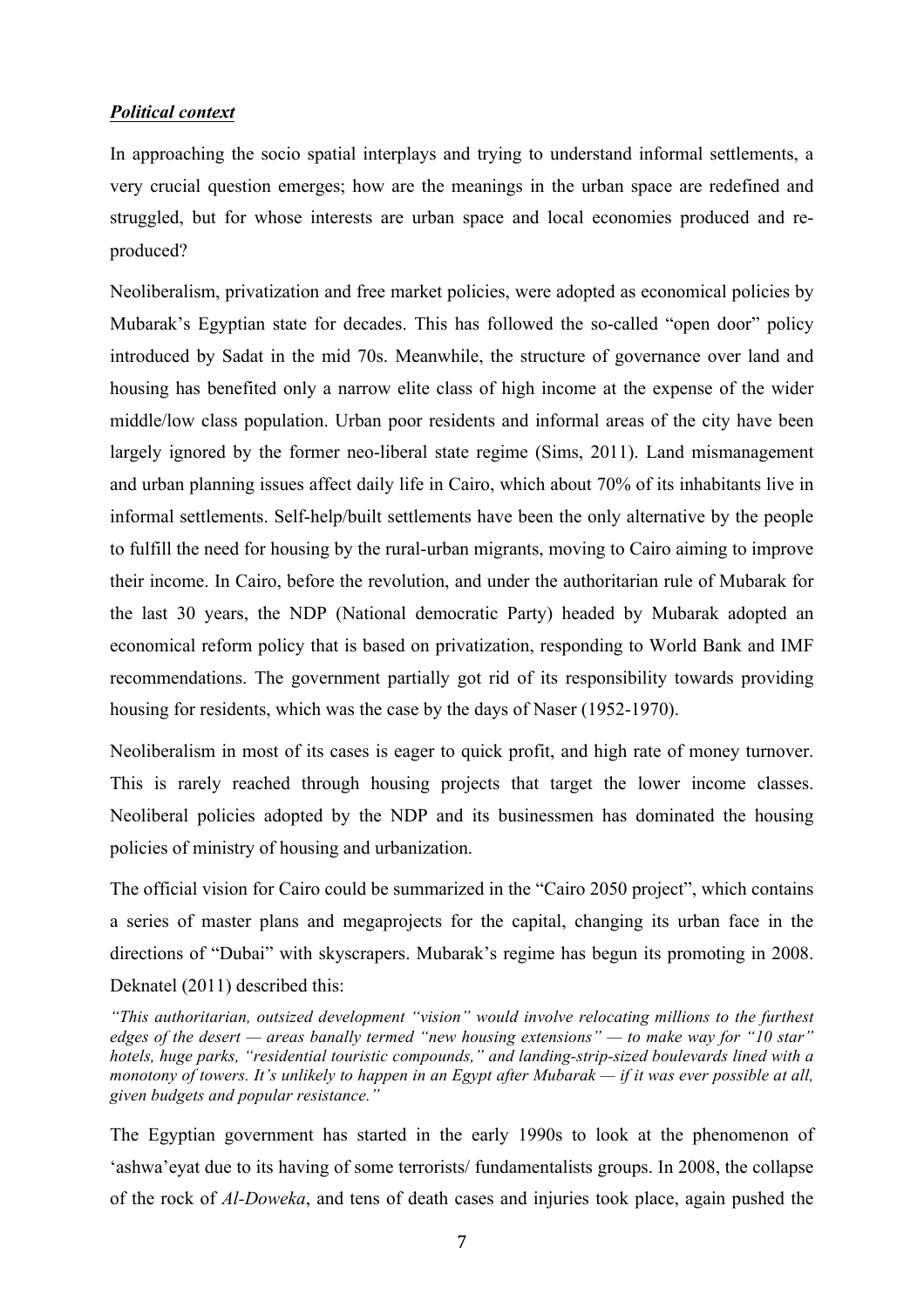government to react, but not actually with obvious results. In the last 2 years, since the January 2011 revolution, many changes have occurred on the national political level. Muslim Brotherhood group (represented by Freedom and justice party) formed a Parliament majority in 2012. And the current president was the previous president of the party. The political speech about the topic of *'ashwa'eyat* in a positive way, although this has not been reflected on the government's actions towards improving life in *Cairo 'ashwa'eyat* (Sims 2012). The only change noticed by the authors is that eviction -as an intervention policy- has been minimalized, to avoid peoples riots. Rehabilitation projects started to take place on site, if possible, avoiding moving the residents to areas far away from their place of work in the city.

Through the last decades the years, infrastructure was included in the parliament's candidate program. It has always played a role in the negotiation process between the parliament candidates (usually affiliated to the NDP) and the residents, aiming at gaining their votes. And it usually worked. This treat is directly based on the relation between the NDP and the executive official ministries and the governorates and district levels.

In Turkey, but specifically in the big cities of Turkey and as the pioneering and out-standing city, Istanbul, we observe how neoliberal urbanism attacked a local culture vivid in Istanbul under the guidance of a conservative political party, namely Justice and Development Party (AKP) which has shown that neoliberal reforms in Istanbul coincided with a conservative tendency that sought for homogeneity within the city center by displacing lower income inhabitants. In accordance, the urban coalition formed around AKP guidance has also been sympathetic to actors who aim at neoliberalizing the urban space. This coincidence and dangerous overlap has been generating multifaceted and multiplex problems centered on the implementation of neoliberal reforms in Istanbul. Although the hegemony of neoliberal urbanization is apparent, the urban gentrification process in and ongoing exclusion of *gecekondu* inhabitants are being contested.

While the recent re-generation projects in Istanbul are basically aiming to gentrify the society - the users of the physical environment to be sanitized. By emphasizing the "generation" in the concept of re-generation, it is intended to express that the process of gentrification/regeneration handled in this study, is not a natural process, but rather a forced and top-down process, which is imposed usually to disadvantaged groups of the urban society (ethnic minorities, socially excluded groups, poor and uneducated people, etc.). For instance, as Ünsal and Kuyucu indicate, "*gecekondu zones and inner city slums become particularly attractive for redevelopment for two reasons: legal ambiguities in their property regimes and*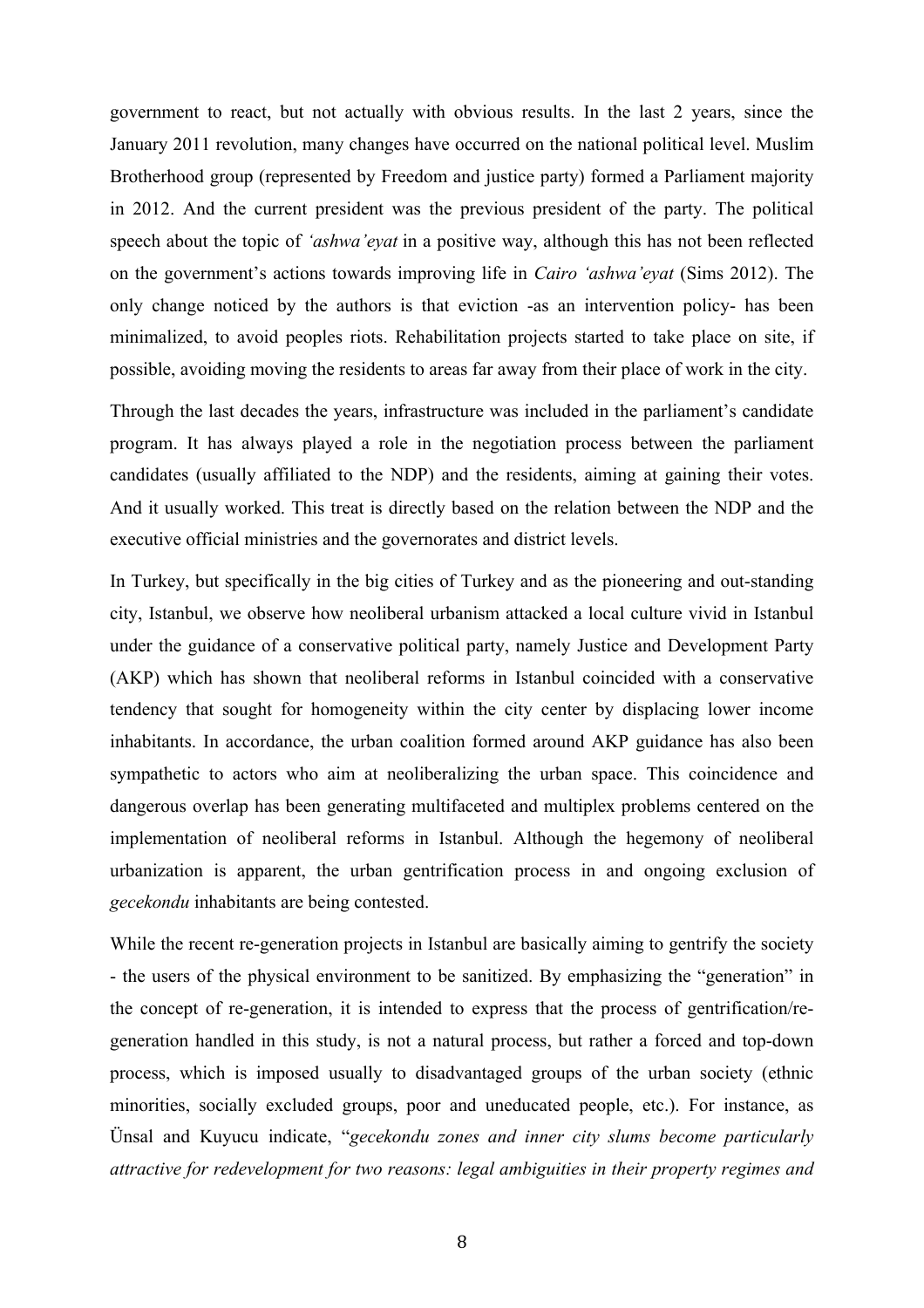*as their perceived status as centers of crime and decay*" (54). Not surprisingly, these areas were under serious pressure by the conservative AKP.

## **Residents' Profile and "Culture"**

Rapoport has discussed in his different writings that culture and space correlate in urban form (1977, 1990). It is striking, how many similarities can be found in the formation of informal settlement of Istanbul and Cairo while studying the relation between culture and the urban development patterns. Yet, urban mismanagement in these cities affects daily life significantly in a negative way; new definitions of urban poverty arise, new ways of inequalities come to forth, and new traps of discrimination reveal. Lifestyle influences the organization of the city through whatever variables (ethnicity, religion, class, and income) so that the city is a collection of different groups, and subcultures. Urban informality turned to be a "new" way of life (Al Sayyad, 2004).

An explanation is argued by the authors, that an informal urban system emerges to organize the residents/migrants lives. It forms non-written rules from different *cultural factors*. In the Egyptian case, migrants to Cairo with upper Egyptian traditional origins, carrying values and rural lifestyle formed the majority of the first settlers in many informal areas; adaptation to the urban city, including the relation to the government, to the formal Cairo society and their image in the media. Economy and profession within these areas also plays a role, in addition to religion. These factors are in a continuous interaction together, with the initial urban characteristics of the area to shape the area's path of urban development.

Discussing these concepts in details while reflecting on the case of Cairo and Istanbul, some examples are presented in the following part. When the residents tend to build together in a cooperative action, it reflects the existence of certain amount of social capital (solidarity). In addition, due to the low income of the migrants, cost reduction acquires a high priority. However, this is the way they are used to build in their rural place of origin.

The process of chain migration from the same village to a certain informal area in the city takes place in both cases cities. This reflects strong family/kinship relations. This has been observed in several Cairo *'ashwa'eyat* on former desert land (e.g., Ezbet El-Haggana and Ezbet El-Nasr). Also building for the sons could be according to the same family issue, as the parents feels responsible to provide their sons with a shelter. It could be also understood as economic factor, as the city could not provide access to housing for the second generation of migrants, except in informal areas. Some of the migrants build extra flats for rent, as an extra, stable source of income. In the case of *Istanbul*, The safety mechanisms of the new comers in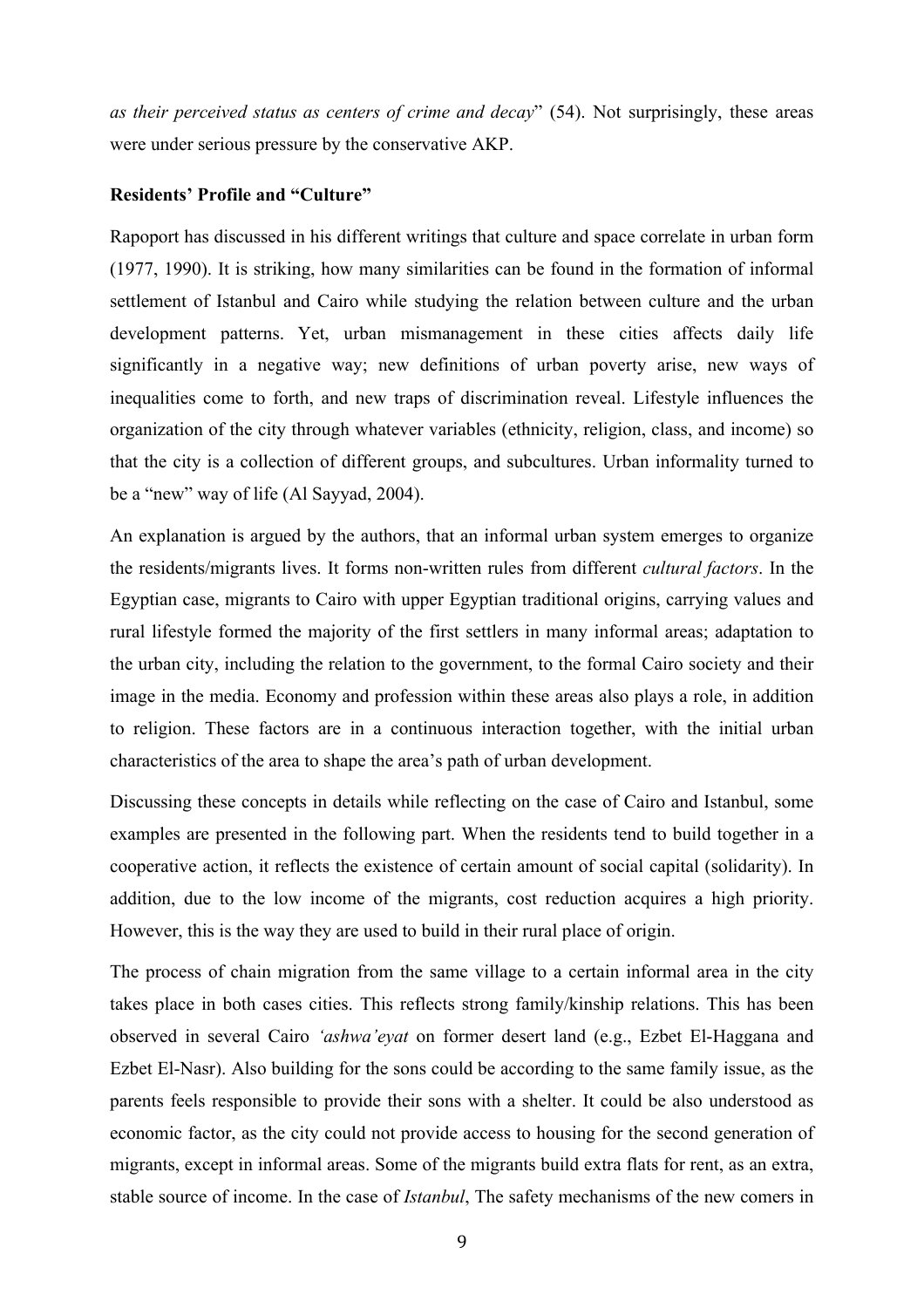the city are subject to get destroyed. Therefore, the *gecekondu* inhabitants most likely try to maximize their safety and reach their previous level of safety but in their new destination. This means:

- Continuous job opportunities
- House ownership
- Minimizing the distance with relatives in the city to sustain these relationships (e.g. enclaves of relatives/kin groups in specific neighborhoods)
- Continuing the relation and associations with the rural area they are coming from, not be to totally torn apart from origins/roots (Özsoy, 1983:67).

This is not different from the case of *Cairo*. Living close to relatives, keeping social networks with other districts and with place of origin, working together in family business, in addition to sharing the sufferings from bad conditions, makes migrants come closer together against the "other", which is in many cases any danger that threatens their existence (mainly the government). The new comers who try to reach a safety balance have the tendency to show two different behavioral actions (Kıray, 1972): *"To stay a short while in a flat close to the work place and then to move to a gecekondu or to settle directly upon arrival to a gecekondu by building, renting or buying it."* In *Cairo* case, low-income male migrants also share their accommodation for the first periods until they can afford renting/building for themselves, and bringing their families.

When comparing residents' profiles in informal areas of both cities, a difference could be highlighted: in Istanbul, Gypsies, Alevis and Kurds concentrate in certain Gecikondus. This type of physical segregation is based on ethnicity and/or religion. While in *Cairo 'ashwa'eyat's case* is different. Only certain neighborhoods might be inhabited by Christians within a bigger 'ashwa'eyat area. Usually the Christians move together to live beside a church, which provides them with services and financial assistance. This helps them to maintain their identity, which in turn supports their feeling of safety.

Within the informal system, cultural factors provide certain values that play the role of the alternative for the laws and regulations of the formal system. Migrants from the rural areas carry their rural lifestyle with them to the city (e.g., breeding animals and birds), which last at least for a while till they might adapt and move towards more modern lifestyle.

# **Conclusions**

Tracking informal settlements development in both countries proved to be an obvious expression of successive failures by governments to deal with housing demand for the poor. Governmental policies towards housing form a main reason for the emergence of those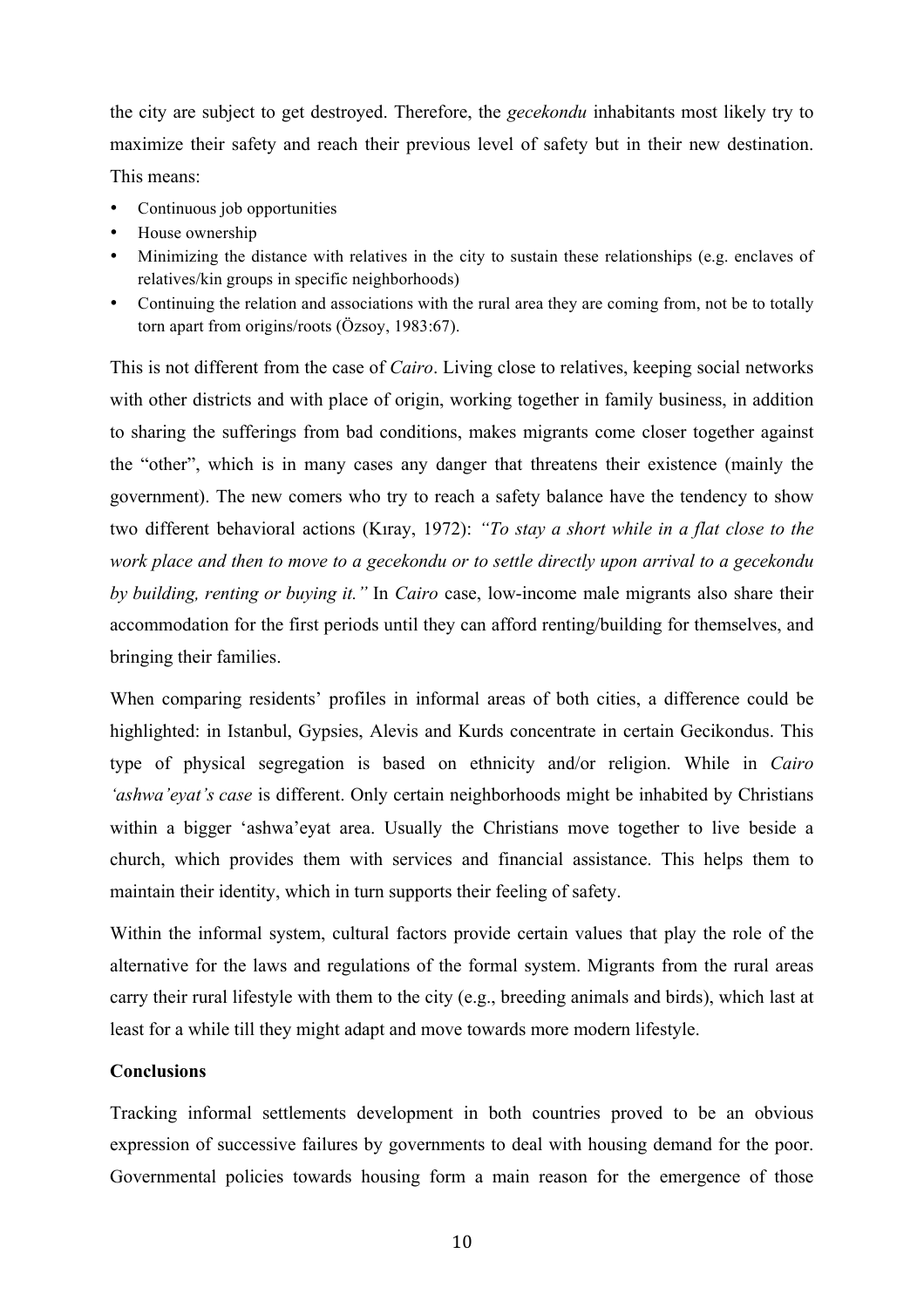informal settlements in big cities. Informal urbanization comes as a consequence of the deficiencies in strategic planning on the national level to develop the under-developed regions, from which migrants move to the bigger richer cities looking for better income opportunities.

Neoliberal national policies adopted by both governments -in Egypt and Turkey- affect the informal urban development in both cities. Residents rely on their cultural factors and values to set up their own rules that governs their life. This includes dealing with the formal system.

This research concludes that "informality" is an outcome of interrelated relations between cultural factors of the residents, including the urban context of the area, with an important role played by the government. This causes the informal urbanization of *Cairo* and *Istanbul*. These interactions occur differently from one area to the other. This paper recommends that before any urban intervention process takes place, understanding those relations is essential.

## **References**

Acaroğlu, İrem (1974) *"Conditions of Socio-Economic and Spatial Change in the Gecekondu (Squatter) Areas Around Turkish Cities" Ekistics* 38: 224.

Al Sayyad, N. (2004) "Urban Informality as a "New" Way of Life". in Roy, A., Al Sayyad, N.: *Urban Informality: Transnational Perspectives from the Middle East, Latin America, and South Asia (Transnational Perspectives on Space and Place)*. Lexington Books: Lanham and London.

Çelik, Aliye Pekin (1970) "Gecekondudan Sosyal Konuta Geçiş Üzerine Araştırma" *Mimarlık* 8 pp.59-60.

Deknatel, F. (2011) Los Angles Times Book Review: Sims, D. (2010) "Understanding Cairo: the Logic of a City Out of Control". 16 March 2011.

Keleş, Ruşen (2002) *Kentleşme Politikası* Ankara: İmge Kitabevi.

--- (1998) *Kentbilim Terimleri Sözlüğü* Ankara: İmge Kitabevi.

Kıray, Mübeccel B. (1972) "Gecekondu: Az Gelişmiş Ülkelerde Hızla Topraktan Kopma ve Kentle Bütünleşememe" A.Ü.S.B.F. Dergisi 27: 3, pp. 561-573.

Kongar, Emre (1978) *İmparatorluktan Günümüze Türkiye'nin Toplumsal Yapısı* İstanbul: Cem Yayınevi.

Kuyucu, Tuna and Ozlem Ünsal (2010) "´Urban Transformation´as State-led Property Transfer: an Analysis of Two Cases of Urban Renewal in Istanbul" *Urban Studies* 47:7, pp. 1479-1499.

Neuwirth, R (2004). *Shadow Cities: A Billion Squatters, A New Urban World*, Routledge.

Özsoy, Ahsen (1983) *Gecekondu Biçimlenme Süreci ve Etkenlerinin Analizi* İstanbul: Istanbul Technical University Faculty of Architecture PhD Thesis.

Turner, John (1976) *Housing by People* New York: Pantheon Books.

Sims, D. (2011). *Understanding Cairo, a City out of Control*. American University in Cairo Press: Cairo.